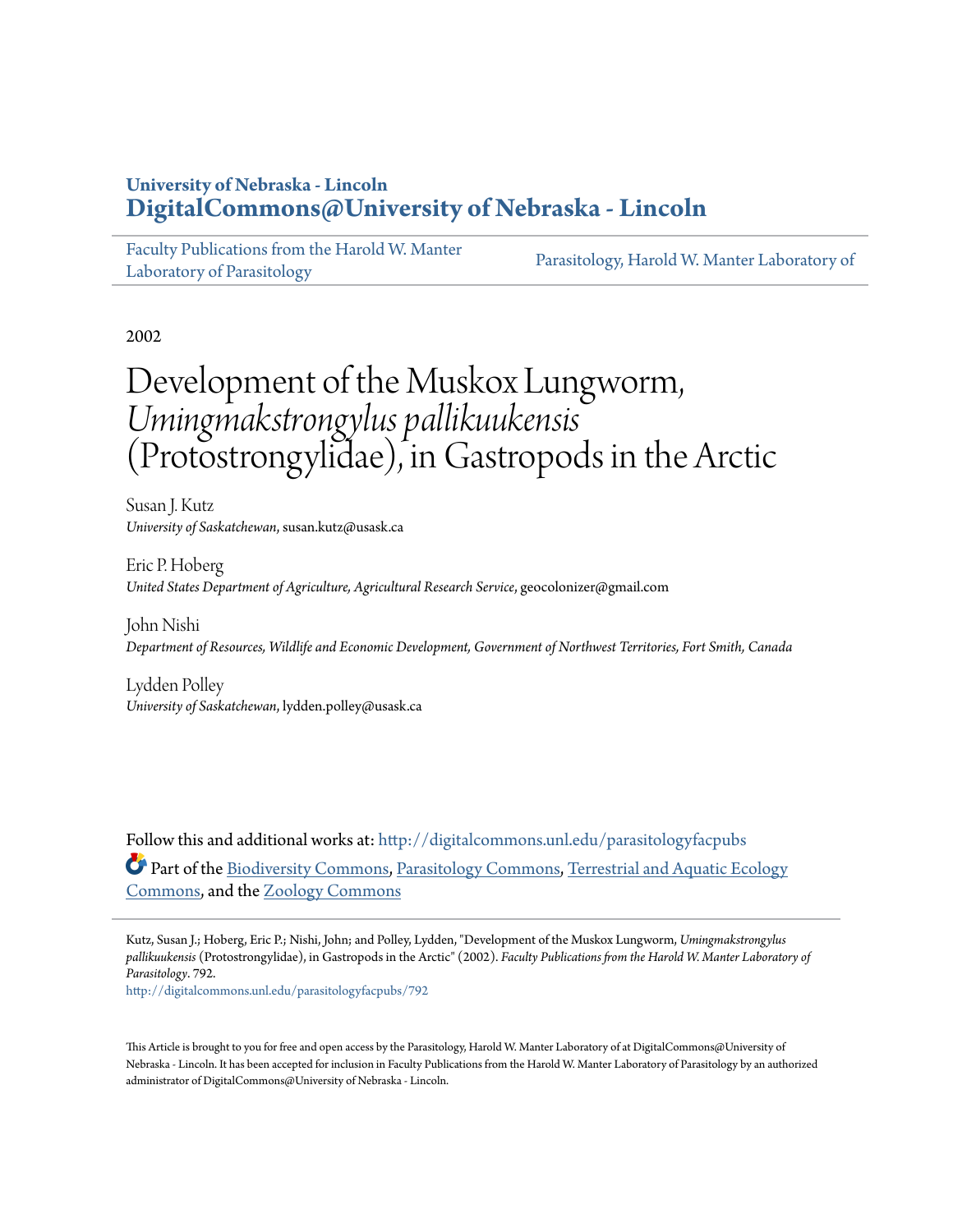## **Development of the muskox lungworm,** *Umingmakstrongylus pallikuukensis* **(Protostrongylidae), in gastropods in the Arctic**

**Susan J. Kutz, Eric P. Hoberg, John Nishi, and Lydden Polley**

**Abstract**: Development of the muskox protostrongylid lungworm, *Umingmakstrongylus pallikuukensis*, in its slug intermediate host, *Deroceras laeve*, was investigated under field conditions in the Arctic. Every 2 weeks, from 19 June to 28 August 1997, groups of 10 experimentally infected slugs were placed in tundra enclosures in a mesic sedge meadow near Kugluktuk, Nunavut, Canada. First-stage larvae (L1) infecting slugs on or before 17 July developed to third-stage larvae (L3) in 4–6 weeks. Intensity of L3 in slugs peaked at 6–8 weeks post infection (PI) and then progressively declined by 10, 12, and 48–50 weeks PI. Abundance of L3 in slugs was greatest during mid to late August. L1 infecting slugs on 31 July or later did not develop to L3 before the end of September but overwintered in slugs on the tundra as L1 or as second-stage larvae, completing development to L3 the following summer. The years 1997 and 1998 were exceptionally warm and, in cooler years, rates of larval development may be slower and patterns of availability may differ. The amount of heating (degree-days) accumulated during each trial was calculated using the 8.5°C threshold determined in the laboratory, a 21°C maximum, and either surface, soil, or air temperature. Only degree-days accumulated at the surface were sufficient to correspond to the observed rates of larval development. This enclosure-based system and associated degree-day calculations may be used for predicting the effects of climate and climate change on patterns of parasite development and transmission in the Arctic.

**Résumé** : Nous avons étudié le développement du ver du poumon du boeuf-musqué, *Umingmakstrongylus pallikuukensis*, chez son hôte intermédiaire, la limace *Deroceras laeve,* en nature dans l'Arctique. Toutes les deux semaines, du 19 juin au 28 août 1997, nous avons mis 10 limaces infectées expérimentalement dans des enceintes de la toundra, dans une prairie à laîches mésique, près de Kugluktuk, Nunavut, Canada. Les larves de premier stade (L1) qui ont infecté les limaces jusqu'au 17 juillet inclusivement sont parvenues au troisième stade larvaire (L3) en 4–6 semaines. L'intensité des infections des limaces par les larves L3 a atteint un sommet 6–8 semaines après l'infection (PI) pour décliner par la suite, tel qu'observé aux semaines 10, 12 et 48–50 PI. L'abondance des larves L3 chez les limaces a été maximale de la mi-août à la fin d'août. Les larves de premier stade qui ont infecté les limaces après le 30 juillet n'ont pas atteint le troisième stade à la fin de septembre, mais elles ont passé l'hiver dans les limaces de la toundra sous forme de larves de premier ou de deuxième stade et ne sont parvenues au stade L3 que l'été suivant. Les années 1997 et 1998 ont été exceptionnellement chaudes et il se peut qu'au cours d'années plus fraîches, le développement soit plus lent et les patterns de disponibilité, différents. La quantité de chaleur accumulée (degrés-jours) à chaque expérience a été calculée en tenant compte du seuil de 8,5 °C déterminé en laboratoire, de la température maximale de 21 °C, et de la température de la surface, du sol ou de l'air. Seul le nombre de degrés-jours en surface est suffisamment élevé pour expliquer les taux observés de développement larvaire. Le système à enceintes et le calcul des degrés-jours peuvent servir à prédire les effets du climat et des changements climatiques sur les patterns de développement des parasites et sur leur transmission dans l'Arctique.

[Traduit par la Rédaction]

### **Introduction**

*Umingmakstrongylus pallikuukensis* is a protostrongylid lungworm unique to muskoxen (*Ovibos moschatus*) in the Canadian Arctic (Hoberg et al. 1995; Kutz et al. 1999, 2001*a*). It is well established in the west-central mainland muskox populations, with prevalence approaching 100% in adult animals, but is apparently absent from all other muskox populations in Canada, Alaska, and Greenland (Gunn and Wobeser 1993; Hoberg et al. 1995; M. Kapakatoak, S. Kutz, J. Nagy,

Received 11 June 2001. Accepted 25 October 2002. Published on the NRC Research Press Web site at http://cjz.nrc.ca on 24 December 2002.

**S.J. Kutz<sup>1</sup> and L. Polley.** Department of Veterinary Microbiology, Western College of Veterinary Medicine, University of Saskatchewan, Saskatoon, SK S7N 5B4, Canada.

**E.P. Hoberg.** U.S. National Parasite Collection, and Parasite Biology, Epidemiology and Systematics Laboratory, Agricultural Research Service, U.S. Department of Agriculture, Beltsville, MD 20705, U.S.A.

**J. Nishi.** Department of Resources, Wildlife and Economic Development, Government of the Northwest Territories, Fort Smith, NWT X0E 0P0, Canada.

1 Corresponding author (e-mail: susan.kutz@usask.ca).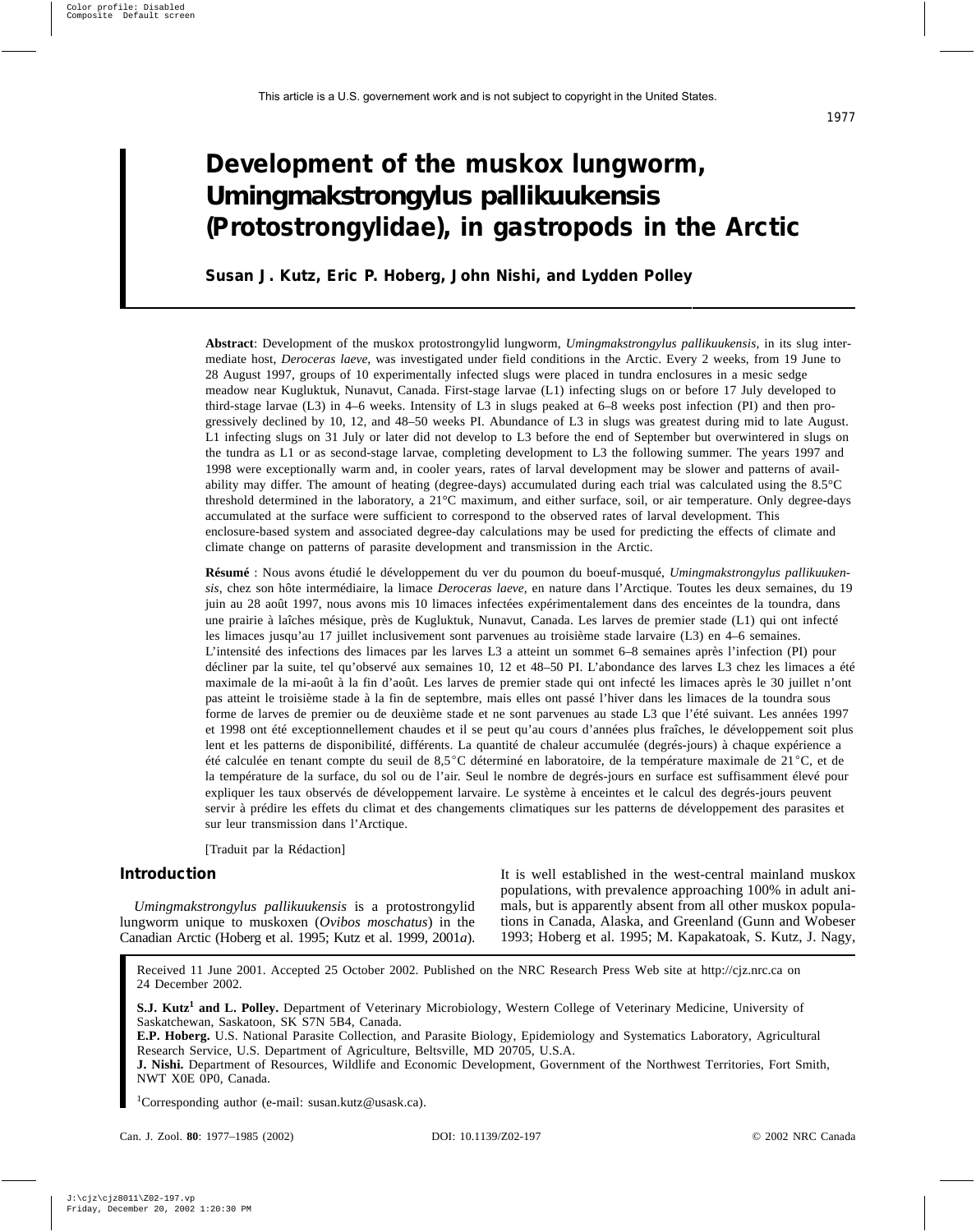J. Nishi, and A. Veitch, unpublished observation). The life cycle of *U. pallikuukensis* requires a gastropod intermediate host (IH) for development from first-stage larvae (L1) to infective third-stage larvae (L3) (Hoberg et al. 1995; Kutz et al. 1999) and, on the mainland tundra, the slug *Deroceras laeve* is a suitable and common IH (Kutz 2000). Larval development is temperature dependent; for example, in *D. laeve*, development from L1 to infective L3 requires only 12 days at 20°C but, at 12°C, takes 49 days (Kutz et al. 2001*b*). The threshold temperature (temperature below which minimal or no larval development occurs) is estimated to be 8.5°C, and 167 degree-days (amount of accumulated heat over the threshold temperature) are necessary for development from L1 to L3 (Kutz et al. 2001*b*). Given the close link between larval development and temperature, it follows that past and present climatic conditions are important factors influencing the geographic distribution and abundance of *U. pallikuukensis* in muskoxen.

Global climate change is predicted to alter the range, epidemiological patterns, and disease emergence of a variety of pathogens (Patz et al. 1996; Hoberg 1997; Daszak et al. 2000; Marcogliese 2001; Harvell et al. 2002). Arctic ecosystems are especially constrained by climatic conditions (Danks 1992), and several northern studies demonstrate or predict links between a warmer climate and changes in the geographic distribution of pathogens and disease occurrence (Halvorsen 1986; Handeland and Slettbakk 1994; Lindgren et al. 2000; Randolph and Rogers 2000; Hoberg et al. 2001; Kutz et al. 2001*a*). In Canada, the Mackenzie District and the Arctic Tundra are undergoing a period of accelerated warming, 2.0 and 1.1°C, respectively (Environment Canada at http://www.mscsmc.ec.gc.ca/ccrm/bulletin/annual01/ttabsumm\_e.html (accessed on 10 Dec. 2002)). This warming trend, and associated changes in climate and habitat and host ecology, may significantly alter the geographic distribution, as well as patterns of transmission and disease occurrence, associated with *U. pallikuukensis* and other parasites. To understand the epidemiology of *U. pallikuukensis* under current and changing climatic conditions, field and laboratory studies investigating the role of temperature on larval development are necessary.

In the present study, we used field experiments to investigate the development and temporal availability of *U. pallikuukensis* in *D. laeve* on the arctic tundra. The specific objectives of this research were  $(i)$  to determine the time required for development of *U. pallikuukensis* from L1 to L3 in experimentally infected *D. laeve*; (*ii*) to determine the temporal pattern of L3 availability in experimentally infected *D. laeve*; (*iii*) to determine if larvae can overwinter in gastropods and resume development the following summer; and (*iv*) to determine whether laboratory data on the threshold temperature and degree-days, together with measurements of ambient temperature (soil, surface, or air), can be used to accurately predict rates of larval development in the field. This work contributes to the development of techniques to predict and understand biotic responses to climate change in northern ecosystems.

#### **Materials and methods**

#### **Study site**

The study site was located in the low Arctic mainland, at

67°45.60′N, 115°15.00′W, near the hamlet of Kugluktuk, Nunavut, Canada. This hamlet borders on the Mackenzie District and the Arctic Tundra region as defined by Environment Canada. In Kugluktuk, from 1977 to 1992, mean daily temperatures exceeded 0°C only from June through September and monthly averages across this period were 4.3 (June), 10.0 (July), 8.3 (August), and 2.8°C (September). Average total rainfall was 13.4 (June), 34.5 (July), 44.5 (August), and 31.8 mm (September) (Environment Canada, Atmospheric Environment Service, Climate Research Branch, Saskatoon, Sask., Canada).

The study site was a  $30 \times 50$  m mesic sedge meadow dominated by sedges, grasses, and mosses, with a few willows and forbs (for descriptions of important habitat types for gastropods see Kutz 2000), and was surrounded by a solar-powered electric fence to deter wildlife. Depending on the time of year and recent precipitation, the study site was 5–15% covered by standing water.

#### **Study design**

Six consecutive trials on the larval development of *U. pallikuukensis* in the slug IH, *D. laeve*, were established at biweekly intervals from 19 June to 28 August 1997. At the start of each trial, 10 laboratory-infected slugs were placed in each of a series of enclosures and 10 uninfected slugs were placed in each of a series of separate enclosures as controls. Enclosures were randomly placed in the tundra at the study site. Three enclosures with infected slugs from each trial were collected biweekly until 11 or 25 September 1997, and slugs recovered from the enclosures were examined for larvae of *U. pallikuukensis*. Control enclosures were collected every 4 weeks. Enclosures from trials 1 to 5 were left in place in the tundra over the winter and examined in 1998. On 15 June 1998, six, four, and six enclosures were examined from trials 1, 2, and 3, respectively. Three enclosures from trial 4 were examined on each of 1 and 8 July 1998, and three from trial 5 were examined on each of 8 and 22 July 1998.

#### **Enclosures**

For each enclosure, a columnar section of turf, approximately 10–13 cm deep and 18–20 cm in diameter, was collected and placed in a white-plastic pail. The pail was filled to the brim with water and left on the tundra for 24–48 h to flood out resident gastropods. Excess water was then drained and the turf was placed in a modified white-plastic pail. The effectiveness of this flooding technique was confirmed in June 1998 by flooding nine additional turf sections in pails and subsequently examining them in the laboratory for gastropods.

The pails were 15 and 19 cm high for trials 1–3 and 4–6, respectively. The top inside diameter of all pails was 20.3 cm. Pails were modified by drilling 30 holes (diameter 1–2 mm) in the base and 20 holes around the side within 4 cm of the base. To prevent slugs from escaping, the insides of the pails were lined with one layer of white-polyester bridal netting and the tops were covered with two layers of netting pulled tight and fixed in place with the pail lid; the center had been removed from the lid, leaving only a narrow rim. Each pail was then replaced in the hole from which the turf had been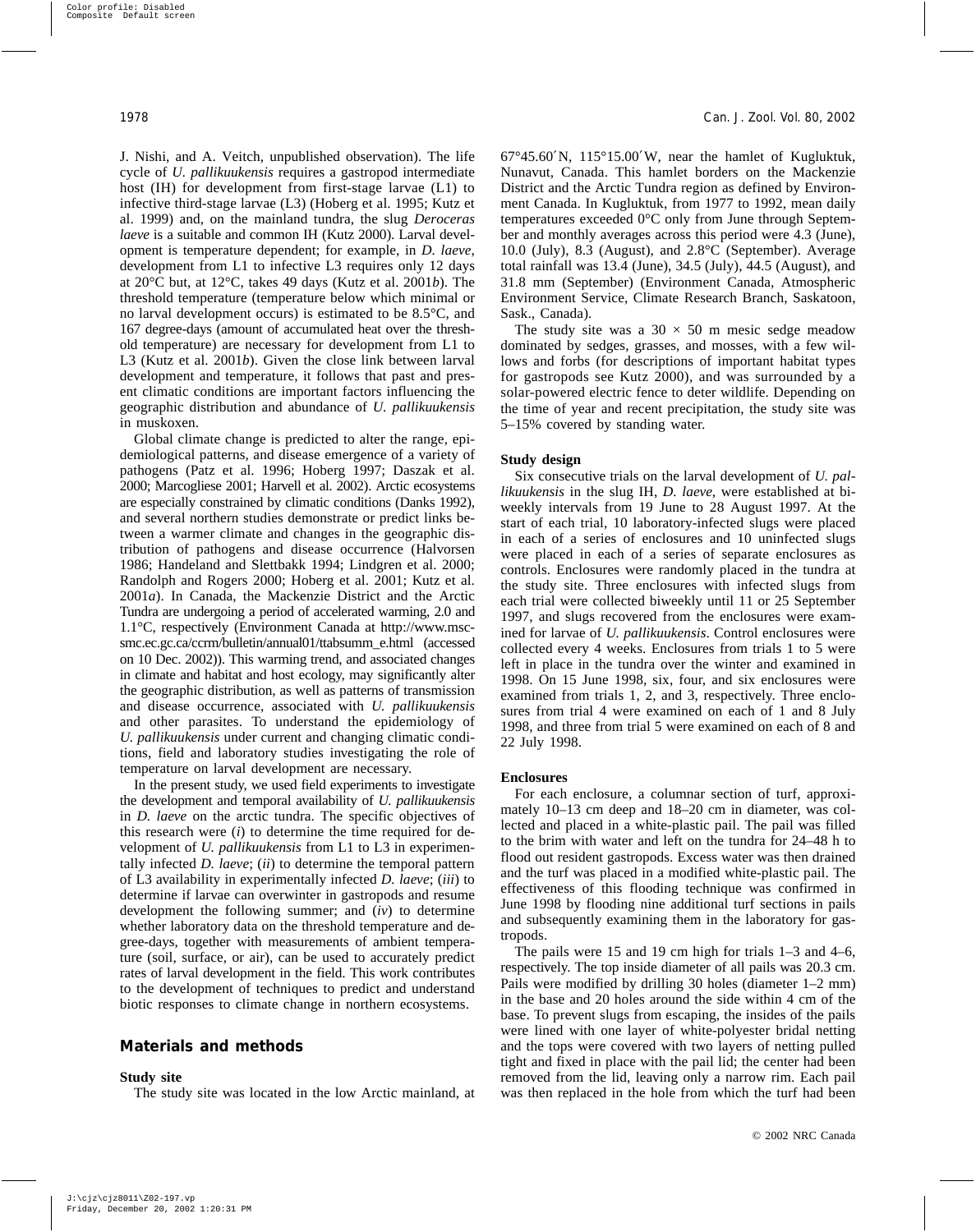removed. From 4 to 5 cm of the pail remained above ground (Fig. 1). Enclosures were prepared in late June and early July.

#### **Slug source and infection**

During the week prior to the start of each trial, *D. laeve* were collected once or twice daily from a mesic sedge meadow along the Coppermine River near Kugluktuk. Wet masonite boards (30  $\times$  30 cm) were placed arbitrarily and rough side down; the undersurface of the boards and underlying vegetation were examined for slugs after 2–12 h. Slugs were classified on the basis of mass as small  $\left($ <15 mg), medium (15–44 mg), or large (>44 mg) and maintained at  $1-4$ °C in Rubbermaid<sup>®</sup> containers with small pieces of turf and moist paper towel until they were used.

L1 used to infect slugs had been obtained from the feces of an experimentally infected muskox (Kutz et al. 1999) and kept frozen for 2–4 months. Larvae were recovered either by a funnel (Kutz et al. 1999) or by the beaker–Baermann technique, modified from Forrester and Lankester (1997). The sediment containing L1 was held at  $1-4$ °C for a maximum of 48 h before being used to infect slugs.

Slugs were exposed to L1 on filter paper in petri dishes (Hoberg et al. 1995). Twelve slugs were placed in each petri dish and exposed to a total of approximately 2700 L1 for 3 h. Control slugs were handled in the same manner, except that no L1 were placed in the petri dishes. After exposure to L1, slugs were distributed among the enclosures in the tundra. For each trial, to approximate the population of slugs that would be exposed to natural infection at that time, slugs were assigned to each enclosure in the same size ratios (small:medium:large) in which they had been collected. Additionally, when each trial was established, 10 infected and 10 control slugs were maintained in separate Rubbermaid® containers at ambient temperatures (approximately 20–27°C) in the laboratory and examined for larvae after 2 weeks. This ensured the viability of the larvae used to infect slugs for each trial and confirmed that wild-caught slugs had no preexisting infections with protostrongylid larvae (control slugs).

#### **Temperature measurements**

Temperatures were monitored inside and outside two or three additional enclosures from 25 June 1997 to 28 July 1998. In 1997, three enclosures were prepared in a manner identical to those used for development trials (except no slugs were put in these) and placed arbitrarily in the study site. On 25 June, the sensors from two temperature monitors (Hobo XT Temperature Logger, Onset Computer Corporation, Pocasset, Mass.) were placed in each of these three enclosures, one at the surface of the soil–leaf litter (surface) and the other inserted vertically 1 cm into the soil–leaf litter (soil). On 8 July, two additional sensors (one surface and one soil) were placed at a central location within the study site but not in an enclosure. On 26 July, one set of probes was removed from an enclosure and arbitrarily placed at surface and soil at another site (not in an enclosure) in the study area. The monitors were programmed to record mean temperatures every 30 min, 24 h each day, except from November to May, when mean temperatures were recorded every 4 h. As a result of technical difficulties and destruction of **Fig. 1.** Enclosure used in the field trials.



monitors by small mammals, only one set of insideenclosure and one set of outside-enclosure temperatures were consistently measured during 1997. In 1998, from 10 June to 28 July, temperatures were recorded from one surface and one soil site inside and outside each of three randomly placed modified enclosures (except from 20–25 June, when only two of three outside-enclosure soil temperatures were recorded). Air temperatures were obtained from the Kugluktuk airport weather station (67°49′N, 115°08′W), approximately 5 km east of the study site.

#### **Slug recovery and examination**

Enclosures from each trial were collected every 2 weeks from 3 July to 11 or 25 September 1997 and then in June or July of the following summer. The turf sections were removed, together with the netting lining the enclosures, and placed in unperforated pails. Cold water was added to these pails over a 3-day period and slugs were collected once daily as they were forced on to the vegetation, sides, and lids to avoid the water (Kralka 1986). Enclosures and the slugs recovered were held at 1–4°C during the flooding and until examination, to prevent further larval development. Slugs were weighed, their feet examined for lesions (Kutz et al. 2001*b*), and then digested in a pepsin – hydrochloric acid solution (Hoberg et al. 1995) at  $37-40^{\circ}$ C for 1–2 h. The digest was examined for larvae, which were then counted, classified to stage of development (Kutz et al. 2001*b*), and preserved in steaming ethanol (70%) and glycerin (5%). Control enclosures were processed in the same manner.

Slugs weighing less than 10 mg with no foot lesions and recovered 6 or more weeks after the start of the trial were considered to be recently hatched (either from eggs present prior to flooding of the pails or from eggs deposited by experimental slugs), and therefore, were not considered as part of the experiments. To confirm this assumption, these slugs were digested, either individually or in groups, and examined for larvae.

#### **Statistical analyses**

L3 were considered present in a trial on the date on which at least one slug from at least one enclosure contained a mobile L3 (see Kutz et al. 2001*b*). A Kruskal–Wallis test followed by a multiple comparisons test was used to compare the mean number of L3 (intensity) per slug in different enclosures within a trial on a single sampling day and also to compare sampling days of a trial (StatView<sup>TM</sup> SE + Graphics, Abacus Concepts Inc., 1988, San Francisco, Calif.; Siegel and Castellan 1988; Sokal and Rohlf 1995). The probability of significance was set at  $P = 0.05$ . The total number of "L3" in slugs" contributed by each trial (mean no. of L3 per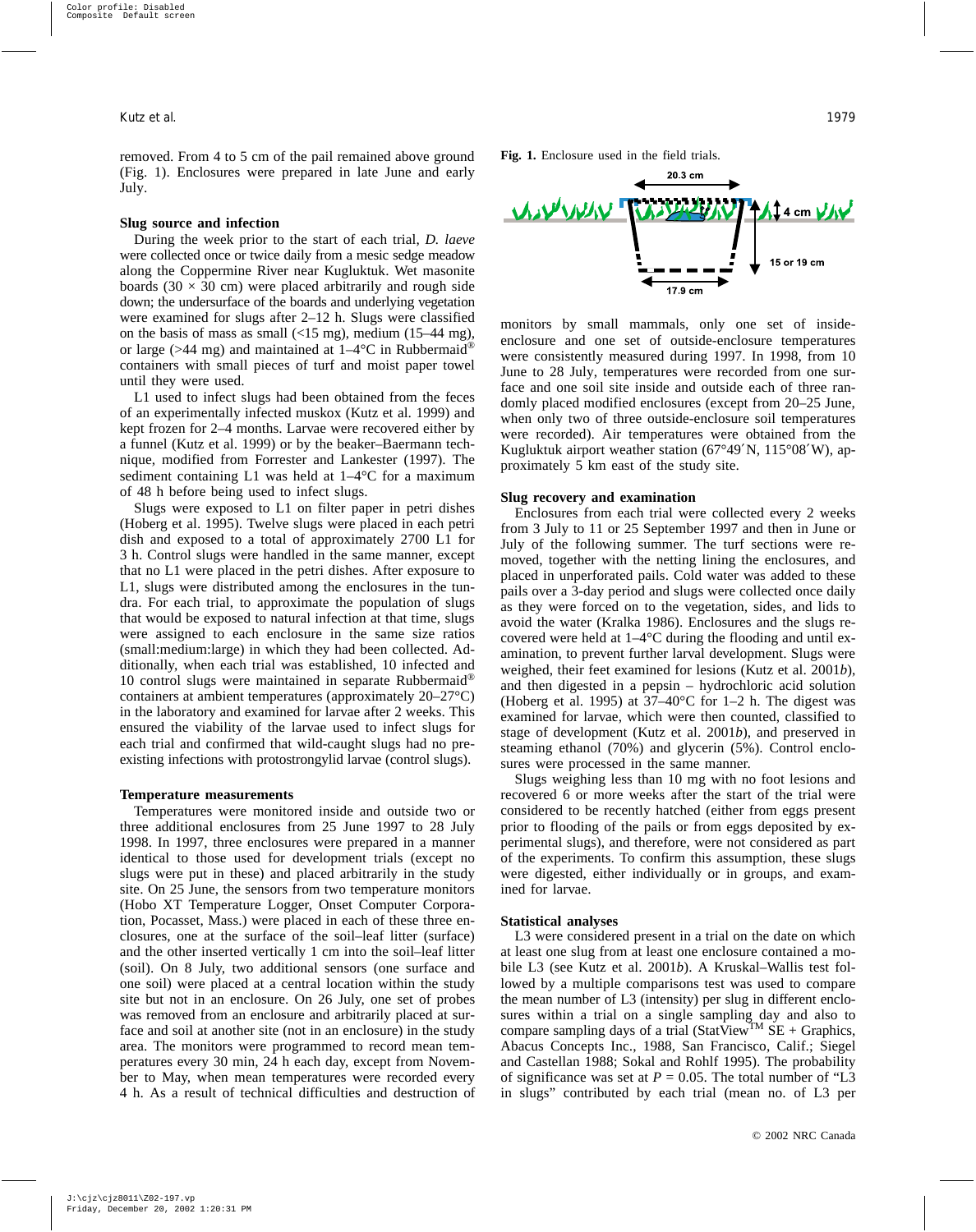**Fig. 2.** Surface temperatures inside and outside enclosures and air temperatures from the Kugluktuk airport, for June 1997 – July 1998. The temperatures for June–September 1997 and June–July 1998 are weekly means and those for October 1997 – April 1998 are monthly means. The mean surface temperatures reported for May are based on temperatures from 1 to 11 May; data were not available for  $12-29$  May. Error bars = 1 SD.



slug  $\times$  number of slugs recovered) was summed among all trials for each sampling day, to assess temporal patterns of L3 availability in slugs in 1997.

#### **Degree-day calculations**

The degree-days accumulated for each sampling day in each trial were calculated separately for soil and surface temperatures inside and outside the enclosures, as well as for air temperatures. The number of sites at which temperatures were measured varied from one to three throughout the study period, and when measurements from multiple sites were available, they were averaged to calculate degree-days. Degreedays for surface and soil sites were calculated using 30-min mean temperatures. The minimum threshold temperature was set at 8.5°C (Kutz et al. 2001b) and the maximum temperature was set at 21°C (i.e., temperatures above 21°C were automatically converted to 21°C). The threshold temperature was then subtracted from each 30-min mean temperature (corrected for temperatures  $>21^{\circ}$ C) and negative results were converted to 0. The degree-day values calculated for each 30-min period during a single day were averaged to determine the degree-days for that day. Cumulative degree-days for each experiment were calculated by adding the daily degree-days. Degree-days for the air were calculated in a similar manner, using hourly mean temperatures.

#### **Results**

#### **Enclosures and gastropod recovery**

Flooding turf to remove resident gastropods before the start of each trial was effective for *D. laeve*. After flooding, some pails still contained the small snails *Vertigo* cf. *modesta* but no slugs remained. Recovery rates of infected and control slugs from the enclosures changed over time. At 2 weeks post infection (PI), slug recovery ranged from 60 to 90% but dropped to 30–45% by 8 weeks and to 0–7% by the following summer.

#### **Temperatures**

The summer of 1997 ranked fifth warmest for the Mackenzie District (1.4°C above the 1948–2000 average) and the summer of 1998 was the warmest on record for both the Mackenzie District and the Arctic Tundra region (by 2.5 and 3.0°C, respectively; Environment Canada at http://www.mscsmc.ec.gc.ca/ccrm/bulletin/summer02/national\_e.cfm, (accessed on 10 Dec. 2002)). In the summers of 1997 and 1998, the monthly summer air temperatures at the Kugluktuk airport (4.7 and 6.2°C (June), 12.1 and 14.2°C (July), 9.3 and 12.1°C (August), and 4.7 and 5.4°C (September) for 1997and 1998, respectively) were considerably warmer than the 1977–1992 average, ranging from a minimum of 0.4°C above normal for June 1997 to 4.2°C above normal in July 1998.

In 1997, temperatures measured inside the enclosures were similar to those outside the enclosures during early and mid-July and all of September, but from the end of July and throughout August, temperatures were 2–5°C warmer inside the enclosures (Fig. 2). In 1998, temperatures measured inside the modified enclosures in early June were warmer than those outside the enclosures, but after mid-June, the difference was less marked (Fig. 2).

#### **Larval development**

In 1997, mobile L3 were first found at 6, 4, and 4 weeks PI in slugs from trials 1, 2, and 3, respectively (Fig. 3). At 6 weeks PI in trial 1, all slugs  $(n = 9)$  from all three enclosures contained at least one L3. At 4 weeks PI in trial 2, L3 were present in 6 of 12 slugs from two enclosures and in 0 of 3 slugs from the third enclosure but, at 6 weeks PI, all slugs  $(n = 10)$  from all three enclosures contained at least one L3. At 4 weeks PI in trial 3, L3 were present in 8 of 9 slugs from all three enclosures, and at 6 weeks PI, all slugs  $(n =$ 11) in all three enclosures contained L3. Mobile L3 were not present in slugs from trials 4, 5, and 6 in 1997 but were isolated in the few slugs recovered from trials 4 and 5 in July 1998 (Fig. 3). No enclosures from trial 6 were available for examination in 1998.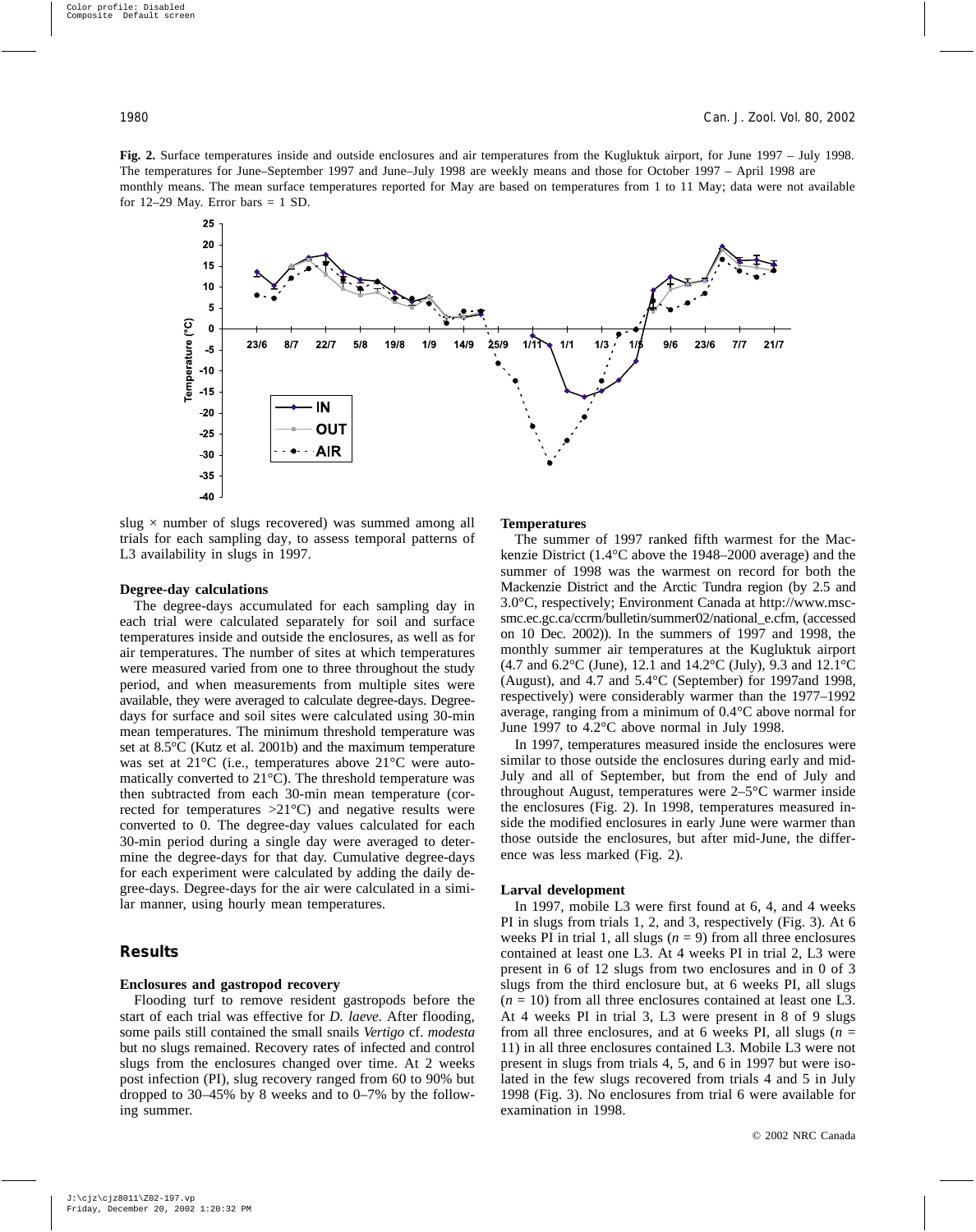**Fig. 3.** Gastropod and larval recoveries from each enclosure in trials 1–6 at each sampling date. Bars indicate the mean proportion of each larval stage in all infected slugs from an individual enclosure. Numbers above the bars indicate the number of slugs recovered from that enclosure. Where no bar is associated with a number, either no slugs were recovered from the enclosure (indicated by a 0) or the slugs that were recovered contained no larvae. Mean monthly temperatures for July, August, and September are given below the figure. L1, first-stage larvae; L2, secondstage larvae; aL3, non-mobile third-stage larvae; bL3, mobile third-stage larvae.



**Fig. 4.** The mean intensity of L3 in slugs in trials 1–3 at different times post infection (PI). Error bars = 1 SD.



**Fig. 5.** The total number of L3 in slugs contributed at different times of the year in trials 1–3.



The mean intensities of L3 in slugs within a trial on a given sampling day did not differ significantly between enclosures (Kruskal–Wallis, *P* > 0.05 for all trials). For trials 1–3, the mean intensities of L3 in slugs were compared among sampling days within a trial (Fig. 4). The intensities of L3 significantly increased between 4 and 6 weeks PI, reached a plateau at 6–8 weeks PI, and then declined by 10 weeks PI (trials 1 and 2) or by the following year (trial 3) (Kruskal–Wallis,  $P < 0.05$ ). Additionally, in trial 2, there were more L3 at 4 and 10 weeks PI than at 50 weeks PI. The total number of L3 in slugs contributed by trials 1, 2, and 3 (pooled data) was greatest from mid to late August 1997 (Fig. 5).

Degree-days calculated from soil and surface temperatures both inside and outside the enclosures, and air temperatures, differed, accumulating most rapidly at the surface. Based on the soil and surface temperatures inside enclosures, and air temperatures from the Kugluktuk airport, when the first L3 in trials 1 and 2 were observed on 31 July, 131, 104, and 203 degree-days had accumulated in the air, soil, and at the surface, respectively, for trial 1 and 112, 95, and 164 degree-days had accumulated in the air, soil, and at the surface, respectively, for trial 2. For trial 3, the first L3 were observed on 14 August, at which time the degree-days accumulated were 137 in air, 100 in soil, and 172 at the surface. L3 were not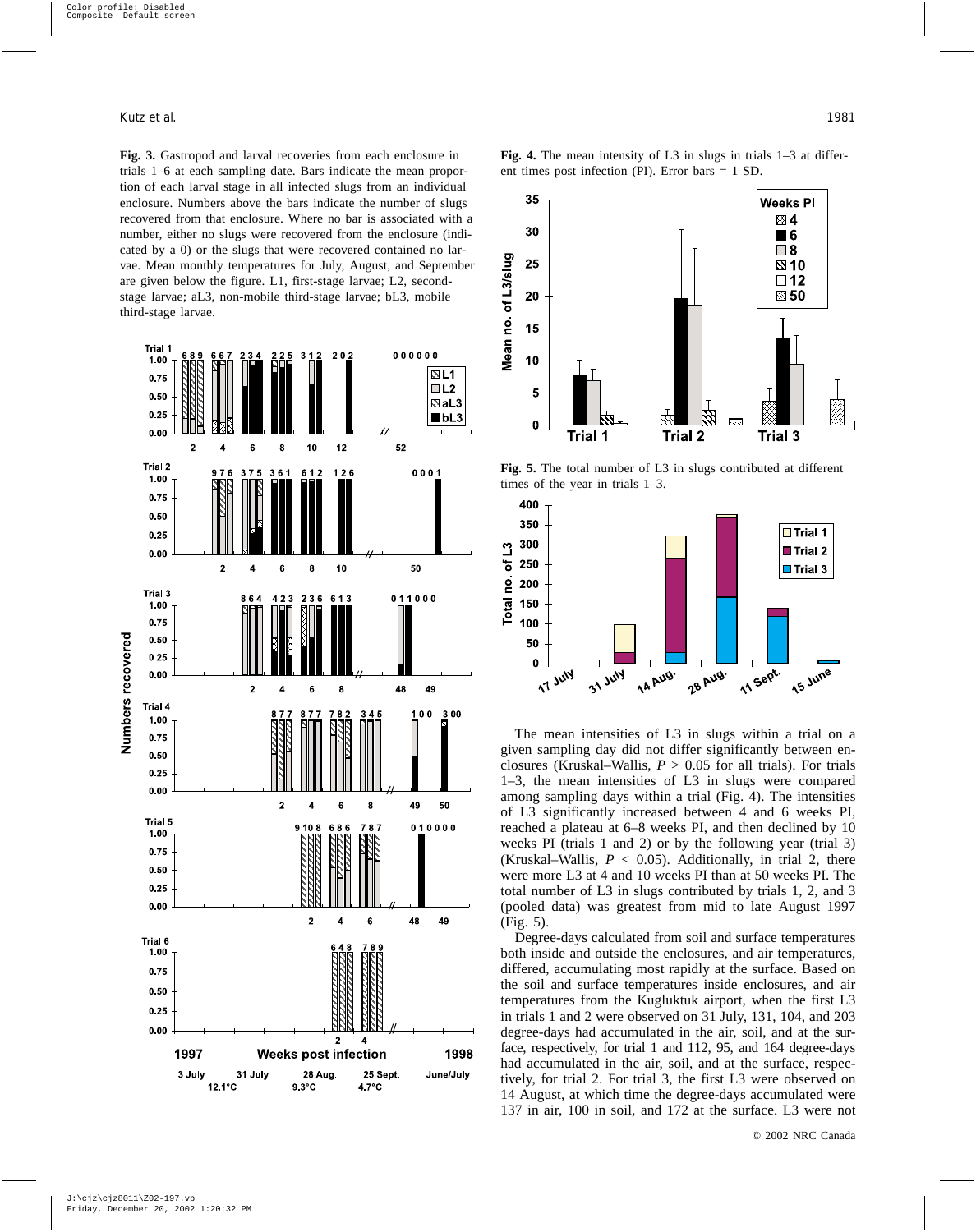**Fig. 6.** Degree-days accumulated based on surface temperatures inside enclosures for trials 1–6. The horizontal line at 167 degree-days represents the accumulated degree-days required for development to mobile L3 (Kutz et al. 2001*b*). Vertical dotted lines represent sampling days. Asterisks (\*) mark the sampling day that the first mobile L3 were observed in each trial.



present in trials 4 and 5 until 1998. In trial 4, by 8 July 1998, 162, 141, and 251 degree-days had accumulated in the air, soil, and at the surface, respectively, whereas in trial 5, 139, 144, and 224 degree-days had accumulated in the air, soil, and at the surface, respectively, by 15 July 1998. In trial 6, L1 that infected slugs on 28 August 1997 had not developed past L1 by 25 September 1997; only 11, 0, and 13 degree-days had accumulated in the air and soil and at the surface, respectively, by that date.

The majority of larvae in infected slugs kept in the laboratory at ambient temperatures reached the L3 stage by 2 weeks PI (when approximately 161–259 degree-days had accumulated). Because laboratory temperatures could not be controlled (i.e., frequently too warm), slug survival for some trials was poor. No foot lesions typical of infection with *U. pallikuukensis* (see Kutz et al. 2001*b*) were seen and no larvae were recovered from any of the uninfected control slugs from either the laboratory or field trials. Also, no larvae were found in slugs that were recovered from trials 1–5 at 6 or more weeks PI, weighed less than 10 mg, and had no foot lesions.

#### **Discussion**

In this study we used an enclosure-based system to investigate the development and availability of a protostrongylid parasite in its gastropod IH on the arctic tundra. We then applied a simple degree-day formula to soil, surface, and air temperatures and found that degree-days calculated from surface temperatures inside the enclosures most closely estimated the rates of larval development in the field. We observed that L1 infecting *D. laeve* early in the summer developed to L3 within 4–6 weeks, and that late August was the period with the greatest total number of L3 in slugs. L3 overwintered in slugs but slug mortality was high and the intensity of infection in the few surviving slugs was significantly lower than in the previous summer. L1 infecting slugs later in the summer overwintered in slugs as L1 or second-stage larvae (L2) and resumed development the following year. Again, survival of the slugs and the intensity of infection were low. This study took place during two exceptionally warm summers and the results must be interpreted within this context. This work contributes critical information on the development and availability of the free-living stages of *U. pallikuukensis* and establishes a framework for understanding the epidemiology of this parasite and for comparing it with other protostrongylids. It also provides the basis for generating, and the tools for testing, predictions about the effect of climate and climate change on the transmission rates and geographic distribution of *U. pallikuukensis* in muskox populations.

An objective of this study was to identify the temperature measurement that would most closely reflect the average conditions that the slugs experience, and therefore, the thermal conditions under which the larvae develop. Because of the substantial vertical and horizontal variation in the microclimate at the level of the gastropod IH on the tundra (see Hansen 1973; Coulson et al. 1993; Young et al. 1997), we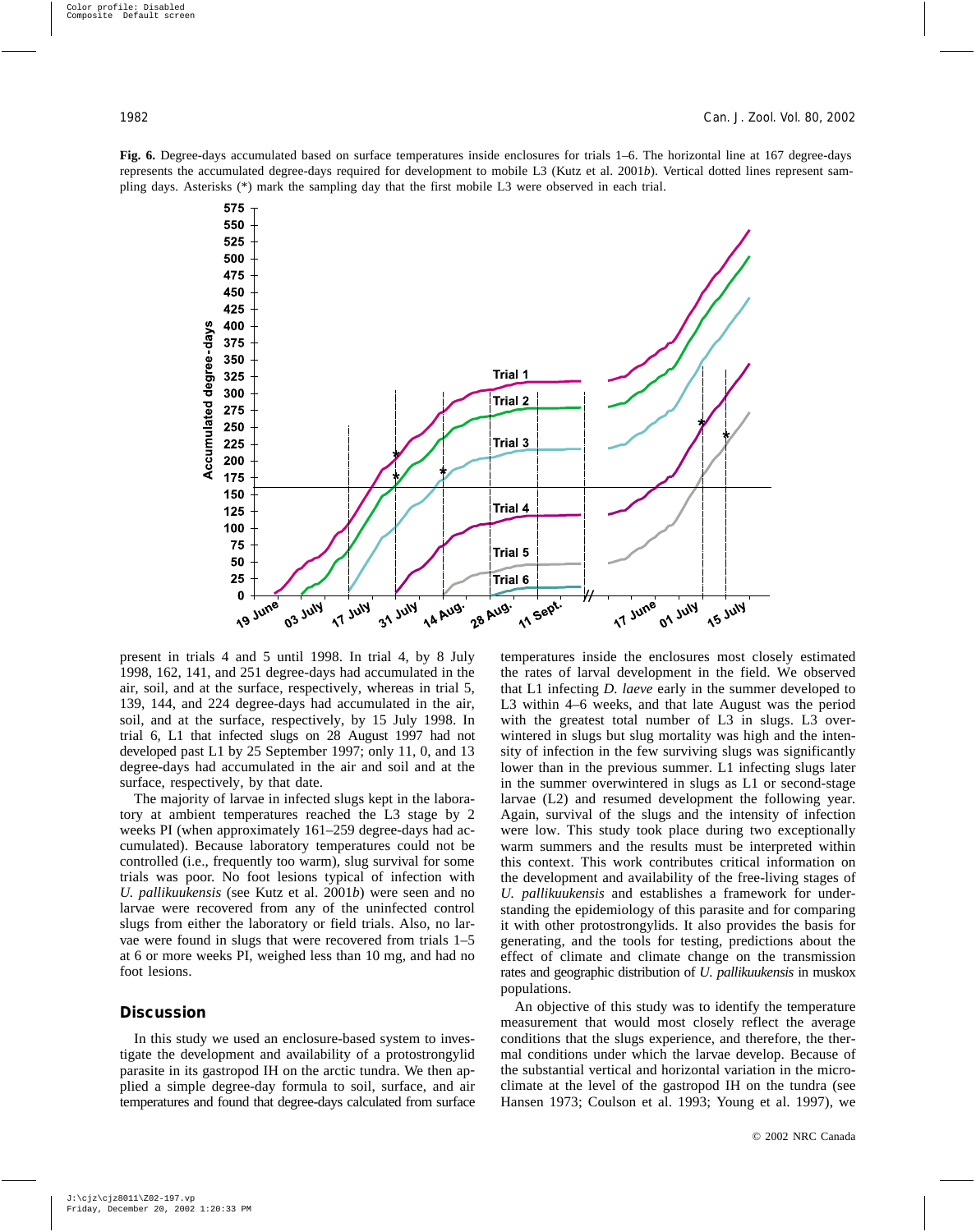measured air, soil, and surface temperatures, to encompass as much as possible of the full thermal range of the microhabitat. We then calculated degree-days accumulated at all three levels. These calculations incorporated the threshold temperature (8.5°C; see Kutz et al. 2001*b*) and considered slug behavior (avoidance of temperatures above 21°C; Dainton 1989; Rollo 1991). Predictions from surface temperatures inside enclosures consistently and closely approximated the observed larval development (167 degree-days had accumulated by the time the first L3 were observed), whereas degreedays calculated from air and soil temperatures frequently overestimated the time required for development to L3. These simple measurements and calculations can now serve as the basis for understanding and estimating larval development rates throughout the year, in different geographic regions, and under changing climatic conditions.

In the Arctic, the window when temperatures are sufficiently warm for development of *U. pallikuukensis* is narrow. For example, in 1997, L1 had to infect slugs on or before 17 July (trials 1–3) to produce infective L3 by the end of the summer. L1 infecting slugs on 31 July or later (trials 4, 5) developed only to L2 by the end of September. The estimated degree-days accumulated in early to mid-June and in September are negligible (see Fig. 6), indicating that the maximum window when larvae can develop is 10 weeks (late June to the end of August). However, because of unusually warm temperatures, the "normal" window for development may be even narrower. First, in 1997, the mean air temperatures at Kugluktuk in June, July, August, and September were 0.4, 2.1, 1.0, and 1.9°C, respectively, above average. Second, surface temperatures recorded inside enclosures were on average warmer than those outside the enclosures. Consequently, larvae in the 1997 trials probably began development earlier, developed faster, and continued development later in the year than would have been the case outside the enclosures in a year with normal summer temperatures. To estimate the effect of the warmer temperatures inside the enclosures on the rate of larval development, we calculated accumulated degree-days based on surface temperatures outside the enclosures and found that L1 would have had to infect slugs by 10 July to develop to L3 by the end of the summer. In cooler years this date would be even earlier and, in some years, larval development may not be completed within a single year.

Several authors have reported or suggested that protostrongylid larvae overwinter in gastropods (Halvorsen and Skorping 1982; Samson and Holmes 1985; Samuel et al. 1985) and that survival of these larvae varies depending on the stage in which they enter winter (Schjetlein and Skorping 1995). Our results confirmed that larvae of *U. pallikuukensis* also overwinter. These larvae are an available source of L3 earlier in the summer than is the cohort developing from L1 infecting gastropods in the spring. The abundance of over-wintered L3 in slugs was, however, very low compared with L3 abundance the preceding August. Likewise, in the Rocky Mountains of Alberta, Canada, the abundance of over-wintered *Parelaphostrongylus odocoilei* in *D. laeve* is relatively low, as is the predicted abundance of over-wintered *Protostrongylus stilesi* in its IH (Samson and Holmes 1985; Samuel et al. 1985). Overwintering of protostrongylids in IHs may not be of great quantitative significance, but perhaps more important is the ecological role of over-wintered larvae in maintaining the parasite in the host population when temperatures during the preceding summer(s) are insufficient for substantial larval development to L3 within a single summer.

The highest intensity of infection of L3 in slugs occurred in mid to late August and then substantially declined. This reduction in larval intensity may be caused by mortality of L3 or the emergence of L3 from live and (or) dead slugs. Laboratory studies have demonstrated that L3 emergence from live slugs is a common phenomenon for *U. pallikuukensis*; for example, after 60 days PI at 20°C, 20–100% of L3 emerged from *D. laeve* (Kutz et al. 2000). Emergence also occurs in the field; live L3 were recovered from the vegetation in the enclosures of trials 1 and 2 in September 1997 (2 and 27 L3, respectively), and live (3) and dead (4) L3 were recovered from the vegetation of trials 2 and 3 in June 1998 (Kutz et al.  $2000$ ).<sup>2</sup> Larval emergence may be important for extending transmission beyond the daily and seasonal periods when the gastropod IHs are active (Kutz et al. 2000). Emergence has been reported for other protostrongylids (e.g., *Cystocaulus ocreatus* from domestic sheep, *Protostrongylus boughtoni* from snowshoe hare (*Lepus americanus*), *P. stilesi* from bighorn sheep (*Ovis canadensis*), and *P. odocoilei* from Dall's sheep (*Ovis dalli*)) but detailed field and laboratory studies describing patterns, frequency, and cause of emergence are lacking (Monson and Post 1972; Boev 1975; Kralka and Samuel 1984; Kutz et al. 2001*c*). In a 2-year study on the natural prevalence of *P. odocoilei* in *D. laeve*, the results in 1 year showed a decline in L3 intensity in the autumn (Samuel et al. 1985). Another study examining larval development of *Neostrongylus linearis* in *Cernuella cespitum arigonis* under natural conditions also showed a decline in infection intensity over time (Morrondo-Pelayo et al. 1987). Neither study includes comments on the possible cause or significance of these declines; however, larval emergence is a factor that could be considered.

Development strategies of protostrongylids in their gastropod IHs change from southern to northern latitudes. Field studies in Spain demonstrated that *N. linearis* develops yearround (Morrondo-Pelayo et al. 1987). In temperate climates protostrongylid larval development becomes seasonally restricted but still occurs within a single year, for example, *P. stilesi* and *P. odocoilei* in the Rocky Mountains, Alberta (Samson and Holmes 1985; Samuel et al. 1985), and *Elaphostrongylus rangiferi* in Newfoundland, Canada (Ball et al. 2001). This window for development remains quite broad; in the Rocky Mountains, Canada, development of *P. stilesi* can occur over a 6-month period from April through September (Samson and Holmes 1985). At more northern latitudes, however, the window for development narrows (a maximum of 10 weeks in our study) and larvae may more frequently require 2 years to develop to L3 (e.g., *E. rangiferi* in Norway; Halvorsen and Skorping 1982).

The stability of these protostrongylid–host systems, particularly in northern regions, is very sensitive to climatic conditions. For example, in Norway, outbreaks of cerebrospinal elaphostrongylosis (CSE) in reindeer, caused by *E. rangiferi*,

<sup>2</sup> Although these L3 may have emerged from dead slugs there were no remains of slugs on the vegetation.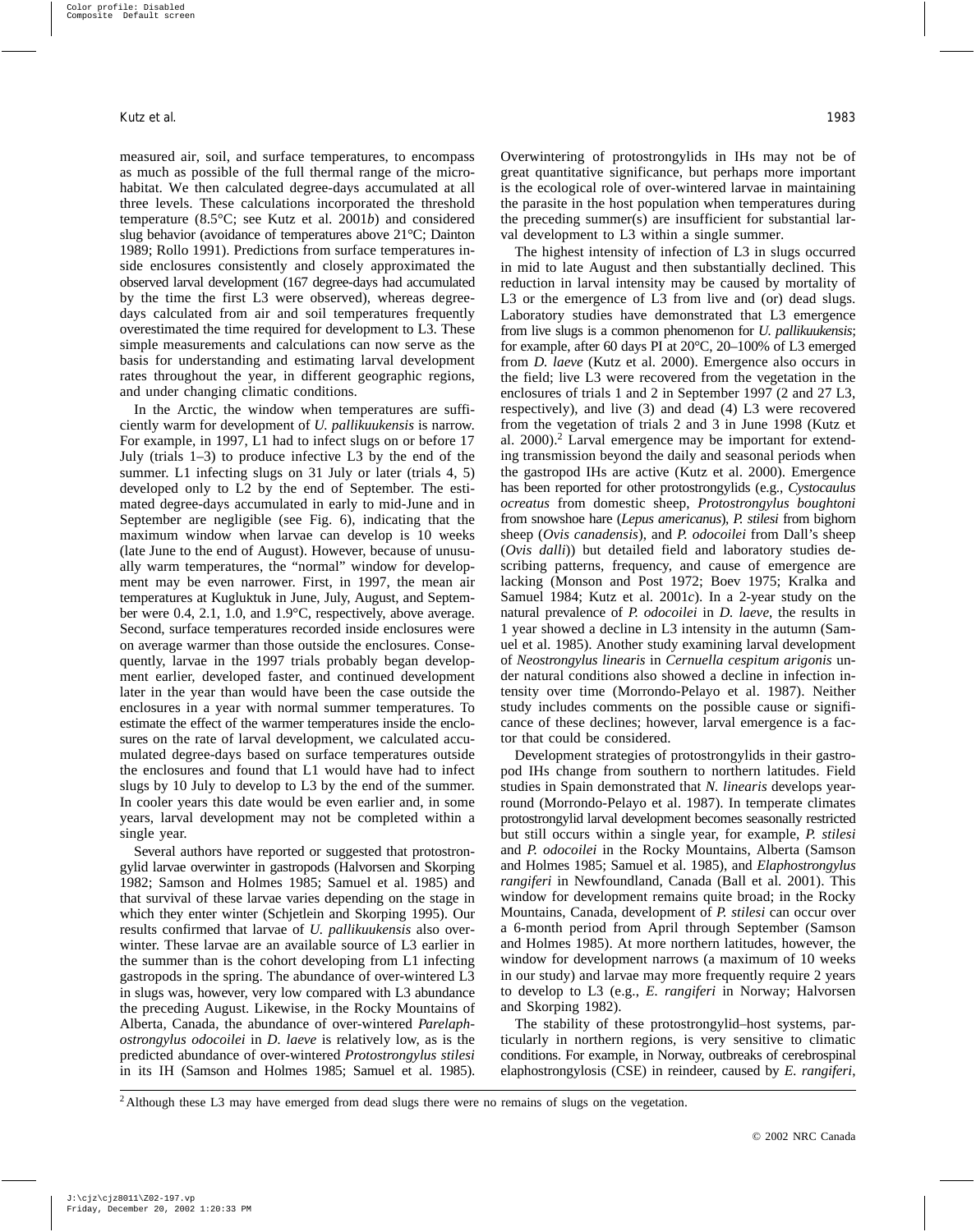are more likely to occur after summers (June–August) with mean temperatures that are 1.5°C above normal (Handeland and Slettbakk 1994). It is thought that these outbreaks occur because of the rapid and mass larval development within a single year, resulting in unusually high numbers of L3 available to young susceptible reindeer before the winter. In contrast, Ball et al. (2001) suggest that, in Newfoundland, summer temperatures are typically sufficient for development of *E. rangiferi* within a single season, and it is the length of the period of transmission that is the critical factor in outbreaks of CSE. They concluded that outbreaks occur in years with long snow-free seasons (temperatures are above  $0^{\circ}$ C), because the slugs are active over a longer period of time in these years, and therefore, caribou are exposed to L3 for an extended period. Although not as well defined and probably primarily through the effects on gastropod abundance and activity, precipitation also plays a role in the development and availability of L3 and the subsequent intensity of infection by protostrongylids in host populations (Forrester and Littell 1976; Handeland and Slettbakk 1994; Ball et al. 2001).

For *U. pallikuukensis* on the arctic tundra, our results suggest that summer temperatures and the length of the window for development are important factors limiting the availability of L3 and the geographic distribution of this parasite. The length of time that gastropods are available (beyond the time when larval development can occur) may not be as important for the transmission of *U. pallikuukensis* as it is for *E. rangiferi* in Newfoundland because L3 emergence may extend the period of transmission well beyond the time that slugs are active (Kutz et al. 2000; Ball et al. 2001). The pattern of availability of L3 of *U. pallikuukensis* observed in 1997, when the mean summer temperature (June–August) was 1.2°C above normal, indicated rapid and mass development of L3 in a single summer. This parallels the hypothesized pattern of L3 availability of *E. rangiferi* in Norway preceding disease outbreaks (Handeland and Slettbakk 1994). Abnormally warm years, such as 1997 and 1998, with early springs and warm summers, are probably important for amplifying *U. pallikuukensis* in the muskox population. However, because of the remoteness of the affected muskox population, our ability to monitor and detect changes in prevalence, intensity, and disease occurrence associated with different climatic conditions is limited.

Our knowledge of the epidemiology of protostrongylids at temperate and northern latitudes continues to expand (e.g., see Forrester and Lankester 1998; Lankester 2001; Ball et al. 2001; Kutz et al. 2001*a*, 2001*c*; Hoberg et al. 2003). These host–parasite systems are extremely sensitive to temperature and, as the climate changes, with accelerated warming in the north, we can expect changes in epidemiology, geographic distribution, and patterns of disease occurrence. The westcentral Canadian Arctic is currently experiencing one of the most significant warming trends in the country (Environment Canada at http://www.msc-smc.ec.gc.ca/ccrm/bulletin/annual01/ ttabsumm\_e.html (accessed on 10 Dec. 2002)). In this region many parasites historically may have been limited, quantitatively and (or) geographically, by climatic conditions (Hoberg et al. 2001). We anticipate that changing climatic conditions in the ecologically sensitive arctic and sub-arctic environments will disrupt the balance of many host–parasite systems, resulting in the emergence of parasites and parasite-induced diseases (Dobson and Carper 1992; Hoberg et al. 2003). The enclosure-based system described in this paper, the application of simple degree-day calculations, and additional research on related protostrongylid parasites in temperate and Arctic regions, bring us closer to understanding protostrongylid epidemiology in the Arctic and improve our ability to monitor and predict the effects of climate change on these parasites and their hosts.

#### **Acknowledgements**

We thank Christabelle Westwood, Monica Kapakatoak, Shannon Ekhiohina, Damian Panayi, Colin Adjun, Theresa Westwood, Brent Wagner, Rita Kutz, Mindy Willet, Lois Wooding, Dave and Mary Elder, and Harold Mulder for assistance with the field studies, as well as the Kugluktuk Hunters' and Trappers' Organization and the Department of Sustainable Development, Kitikmeot Region, Nunavut, for logistical support. We thank an anonymous reviewer for helpful comments. This work was supported by Department of Resources, Wildlife and Economic Development, Merial Canada Inc., a Western College of Veterinary Medicine (WCVM) Interprovincial Graduate Student Fellowship, a Wildlife Disease Association Graduate Student Scholarship, the WCVM Wildlife Health Fund, the Northern Scientific Training Program, Department of Indian Affairs and Northern Development, Government of Canada, and the Arctic Archival Observatory (a project funded by the National Science Foundation).

#### **References**

- Ball, M.C., Lankester, M.W., and Mahoney, S.P. 2001. Factors affecting the distribution and transmission of *Elaphostrongylus rangiferi* (Protostrongylidae) in caribou (*Rangifer tarandus caribou*) of Newfoundland, Canada. Can. J. Zool. **79**: 1265–1277.
- Boev, S.N. 1975. Protostrongylids. Fundamentals of nematodology. Vol. 25. Helminthological Laboratory, Academy of Sciences of the USSR, Moscow. [English translation, 1984, U.S. Department of Agriculture, Washington, D.C., and Amerind Publishing Co., New Delhi, India.]
- Coulson, S., Hodkinson, I.D., Strathdee, A., Bale, J.S., Block, W., Worland, M.R., and Webb, N.R. 1993. Simulated climate change: the interaction between vegetation type and microhabitat temperatures at Ny Alesund, Svalbard. Polar Biol. **13**: 67–70.
- Dainton, B. 1989. Field and laboratory observations on slug and snail behavior. *In* Slugs and Snails in World Agriculture: Proceedings of a Symposium organized by the British Crop Protection Council in Association with the Malacological Society of London, University of Surrey, Guildford, U.K., 10–12 April 1989. *Edited by* I. Henderson. British Crop Protection Council, Guildford, U.K. pp. 201–207.
- Danks, H.V. 1992. Arctic insects as indicators of environmental change. Arctic, **45**: 159–166.
- Daszak, P., Cunningham, A.A., and Hyatt, A.D. 2000. Emerging infectious diseases of wildlife—threats to biodiversity and human health. Science (Washington, D.C.), **287**: 443–449.
- Dobson, A., and Carper, R. 1992. Global warming and potential changes in host–parasite and disease–vector relationships. *In* Global warming and biological diversity. *Edited by* R.L. Peters and T.E. Lovejoy. Yale University Press, New Haven, Conn. pp. 201–217.